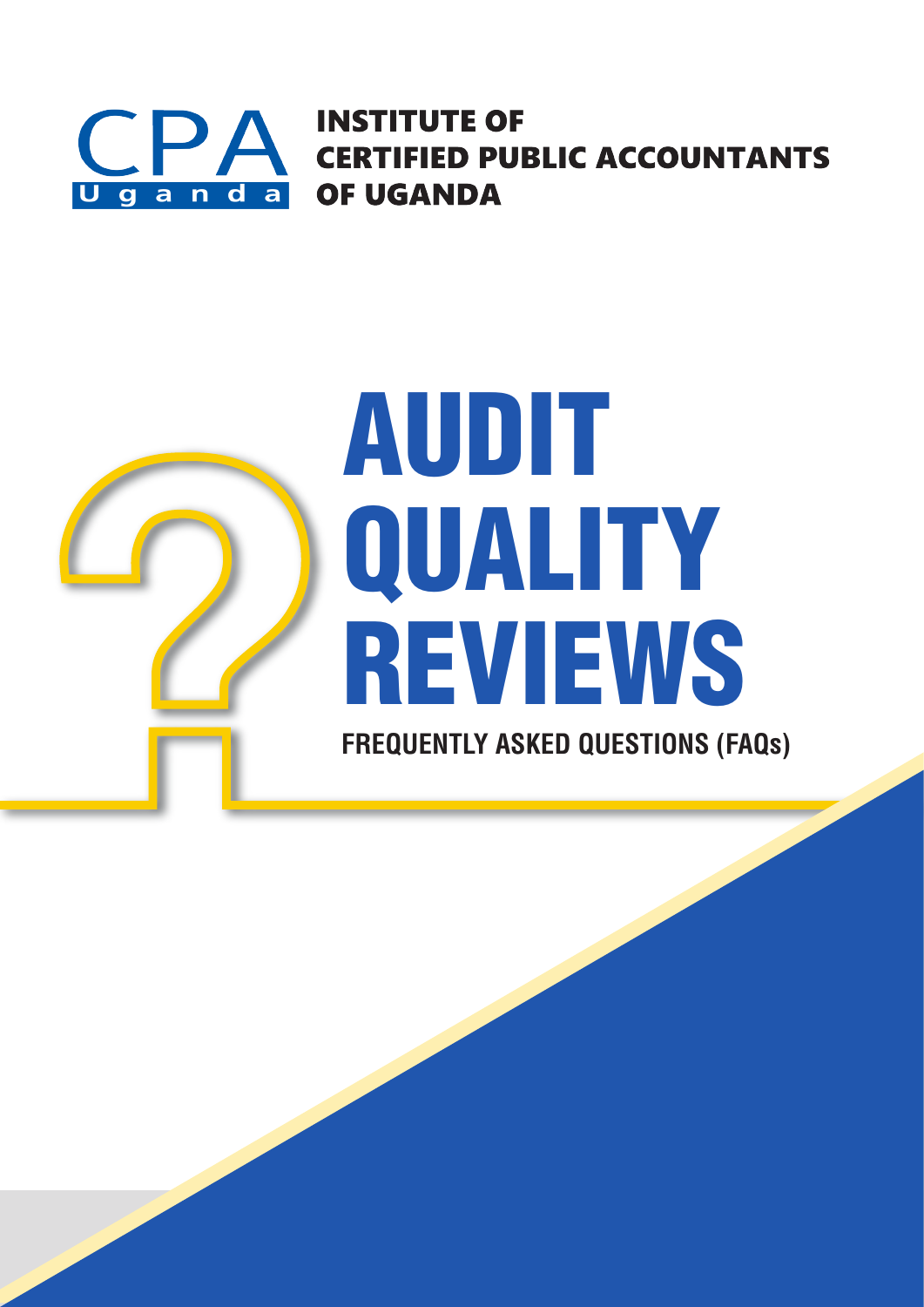#### 1. Why have I been selected for a review and how often will I receive one?

All registered accounting firms are by law required to undergo a Quality Review exercise at least one every three years. When to receive your review will depend on the Institute's assessment of your risk. We use a risk based approach. We take into account the results of your past review and information from the Annual Practice Return your firm submits. Therefore, you could receive a review in a shorter time scale than three years. Where there are significant review issues on the initial review, a follow up review is conducted at the firm's expense.

#### 2. Who will conduct the review?

All reviews are conducted by the Institute's Quality Assurance Review Team, which acts as an agent of the Quality Assurance Board. The Review Team consists of Qualified Accountants who are full time employees of the Institute and have relevant professional experience and expertise. Each Reviewer is required to comply with strict independence requirements and is bound by confidentiality rules. The team reports the results of each review to the Quality Assurance Board. It is this Board, and not the quality assurance team, that makes the decision about the implications of the results of your review.

#### 3. How big is the quality assurance review team?

The size of the team will depend on the size of the firm, number and nature of engagements and other considerations made by the Review Team Leader.

#### 4. Do I receive any information prior to the review?

Yes. You will receive a review notification letter. This letter tells you when we plan to review your firm and the proposed review duration. You will usually be given at least four weeks' notice. The letter may also indicate, where applicable, that an inspection exercise for the firm's license is to be conducted at around the same time. The review notification letter will normally ask you to provide a list of your clients by email, at least one week before the start of the review to allow the review team to conduct pre-review planning.

#### 5. What do I do if the review date is unsuitable?

- a) Please try to stick to the proposed review date. If the date is not convenient due to unavoidable circumstances, you must communicate your circumstances or reasons for unavailability in writing to the Secretary/CEO within fifteen (15) days from the date of the notification letter.
- b) Requests for postponement of the review will only usually be accepted if a reasonable alternative date can be agreed upon between your firm and the review team. You may be subjected to a fee for the postponement.
- c) You may be asked to take an alternative date earlier than the originally scheduled date, if there are no other available dates. You are less likely to be granted a postponement if you contact ICPAU shortly before the review, given that no alternative reviews to another firm can be scheduled at such short notice.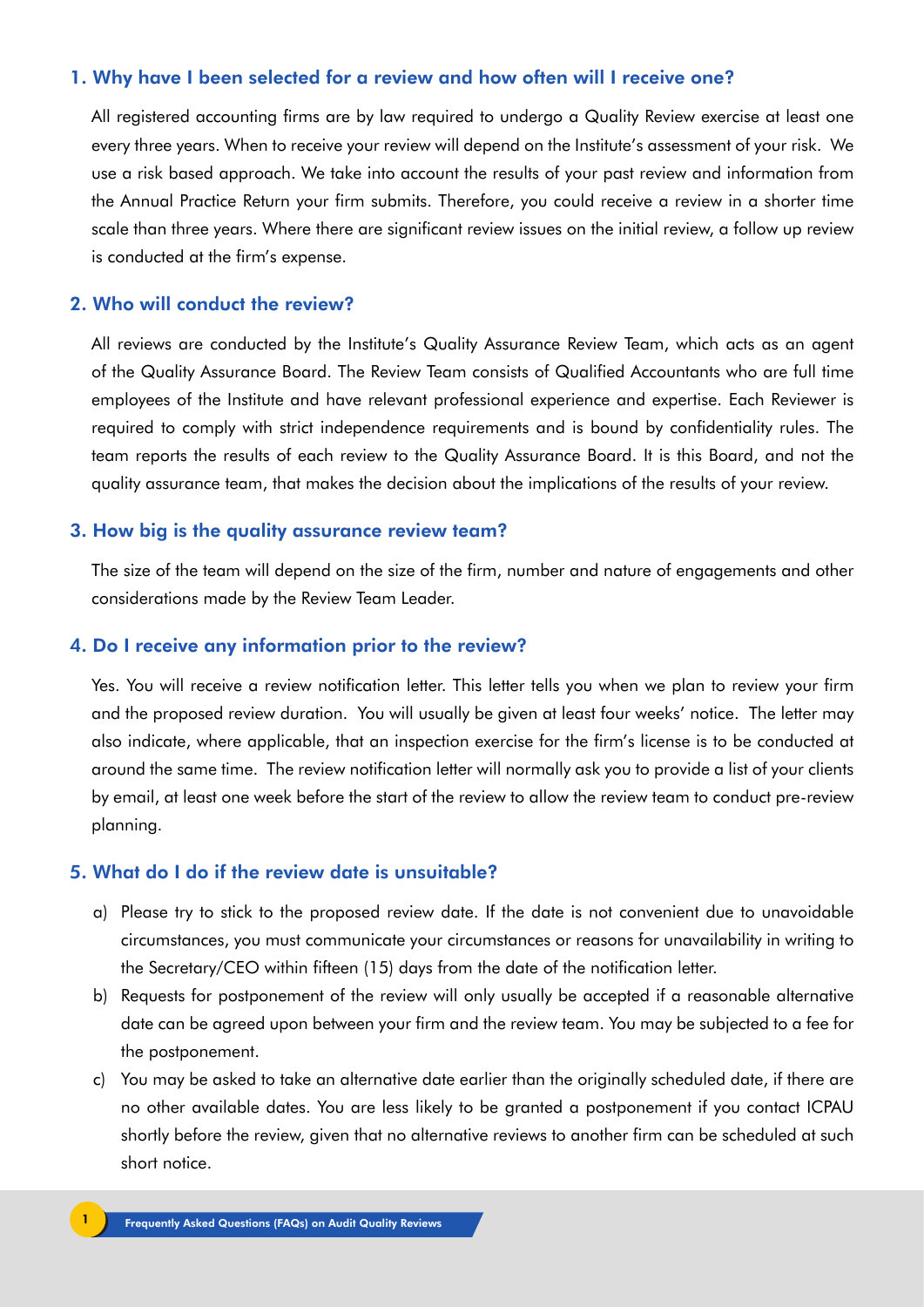#### 6. Are all practitioners required to be present at the review?

Yes, all engagement partners must be available during the review in order to be able to respond any findings or questions in their engagement files that have been selected for review. At least one of the partners, in case of a partnership, should be available for the entire duration of the review.

#### 7. What else should I expect prior to the review?

A pre-review call from the Institute will be made to confirm the final arrangements, for the review. The team will agree a starting time with you, which is usually 9.00 am or 9.30 am; although this may be different if the team is travelling a long distance to review you. The team will also confirm other administrative matters, such as the number of team members, travel directions and parking details. It would be useful to have the documents and records list completed by then, as the pre-review call is an opportunity for you to raise any questions or concerns that you have about the review.

#### 8. How much time will the review take?

This depends on the size and nature of the firm and number of reviewers available. However the review normally takes one (1) to three (3) days for a small to medium-sized firm.

#### 9. What should I expect during the review?

The review usually has four distinct steps:

- the opening meeting;
- the engagement file review;
- the whole firm review; and
- the closing meeting.

#### 10. What should I expect at the opening meeting?

This meeting helps the team obtain an understanding of your firm, your audit clients and any issues or risks that the firm faces, and also helps to ensure that the review proceeds efficiently. The meeting is usually held with the firm's assurance partner, but you may invite other members and staff to attend, such as those involved in internal compliance work, but please bear in mind that matters such as the firm's income and business strategy may be discussed. If your firm is particularly large, we may contact you to arrange an earlier opening meeting a number of days before the review fieldwork. This is to allow your firm, and the quality assurance team, more time to prepare for the review and to agree the practicalities of the review before the fieldwork.

#### 11. What is expected of me during the engagement file review and whole firm review?

At this stage, the review team leader will select a number of engagement files to examine. As each file review is completed, the team will pass the review findings to the relevant engagement partner to respond in writing to the points raised. Practitioners should ensure that sufficient time is kept aside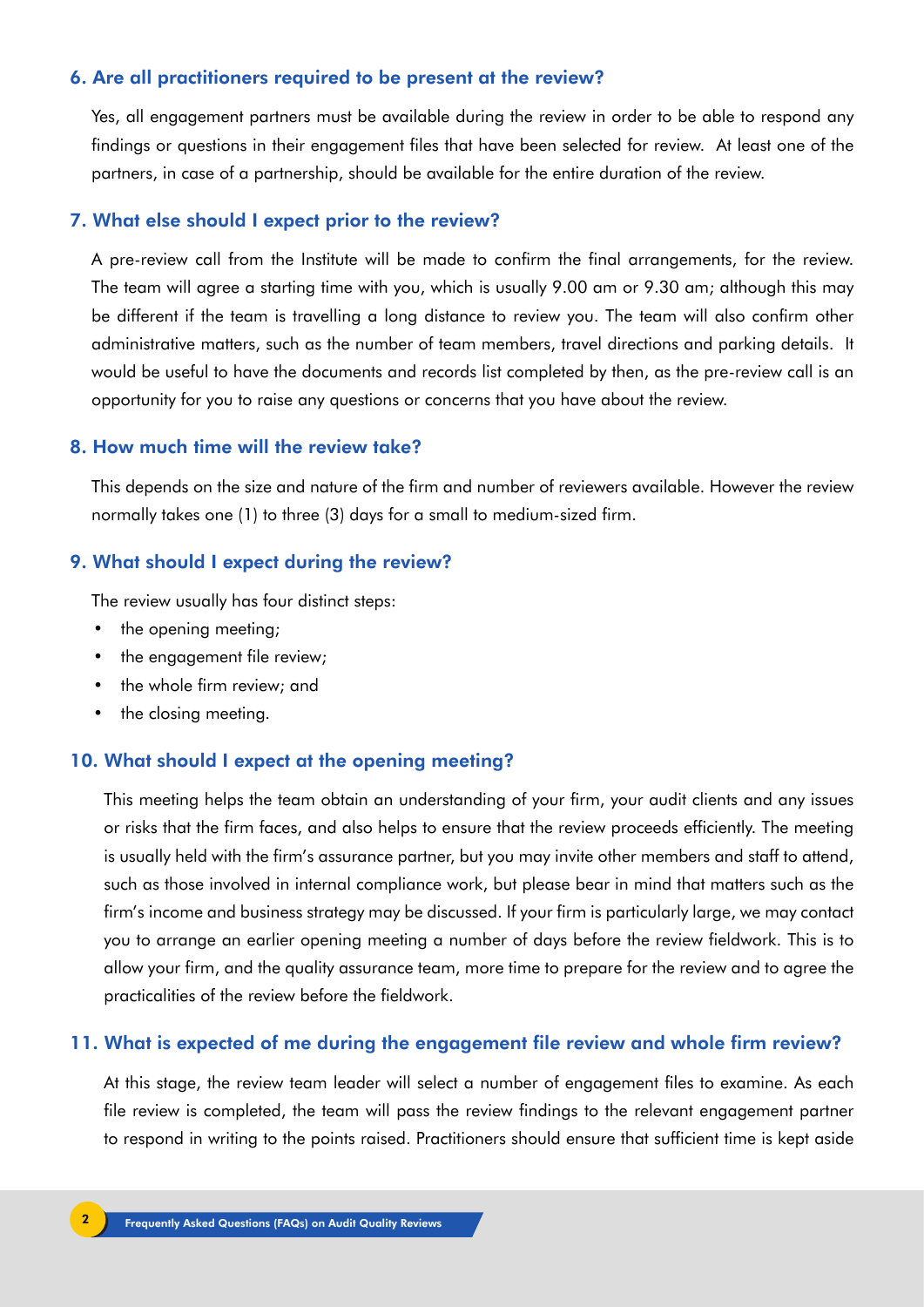to respond in writing to these queries and then discuss the file with the team. This is a very important part of the review, and conducted to ensure that both the team and each practitioner come to an agreement on the main file findings and clear up any queries or minor matters. In addition to the review of the audit files, your whole firm policies and procedures will be reviewed. If your firm is small, the discussion of the whole firm findings may be deferred until the closing meeting, to speed up the review process. The larger your firm, the more likely it is for the reviewers to spend time discussing your policies and procedures with the relevant personnel.

#### 12. What does the team consider in selecting the files for review?

We aim to select files that show how firms respond to the risks and challenges they face in performing audits. The number and extent of the engagement file reviews will vary from review to review, and will normally depend on factors, such as the extent of risks or matters to be addressed, the size of the firm and the number of partners.

#### 13. What can I expect at the closing meeting?

The purpose of the closing meeting is to discuss any:

- Issues that have arisen; and
- Initial thoughts on any action that the review team may suggest to help your firm.

If issues or shortcomings are identified, the team will assess how the firm has dealt with the problems, or if they have not yet been dealt with, will try to find the underlying causes, and then seek your solution. The team may obtain initial responses from you regarding your proposed follow up action. They will seek to be helpful and may make suggestions on the action you may take, but you must decide your own responses, appropriate to your own circumstances.

# 14.Other than the audit files and firm policies, am I required to provide any other information?

Yes, you must cooperate with the Quality Assurance Review Team. Section 6(5) of the Accountants Practice Regulations, 2019, requires practising accountants to;

- a) Provide to the Quality Assurance Board any information and explanations requested for the monitoring process; and
- b) Provide access to the documents and records of the practising accountant.

#### 15. How safe is the information to which the review team gets access?

All reviewers comply with the ethical principles as per the IESBA code of ethics as well as the ICPAU's code of ethics. The team selection is such that the members are independent from the firm as well as the firm's clients. The review team further operates within the law. Section 6(4) of the Accountants Practice Regulations 2019 provides that, "the Quality Assurance Board shall keep confidential the material and information obtained during a monitoring process, except where, by law, this information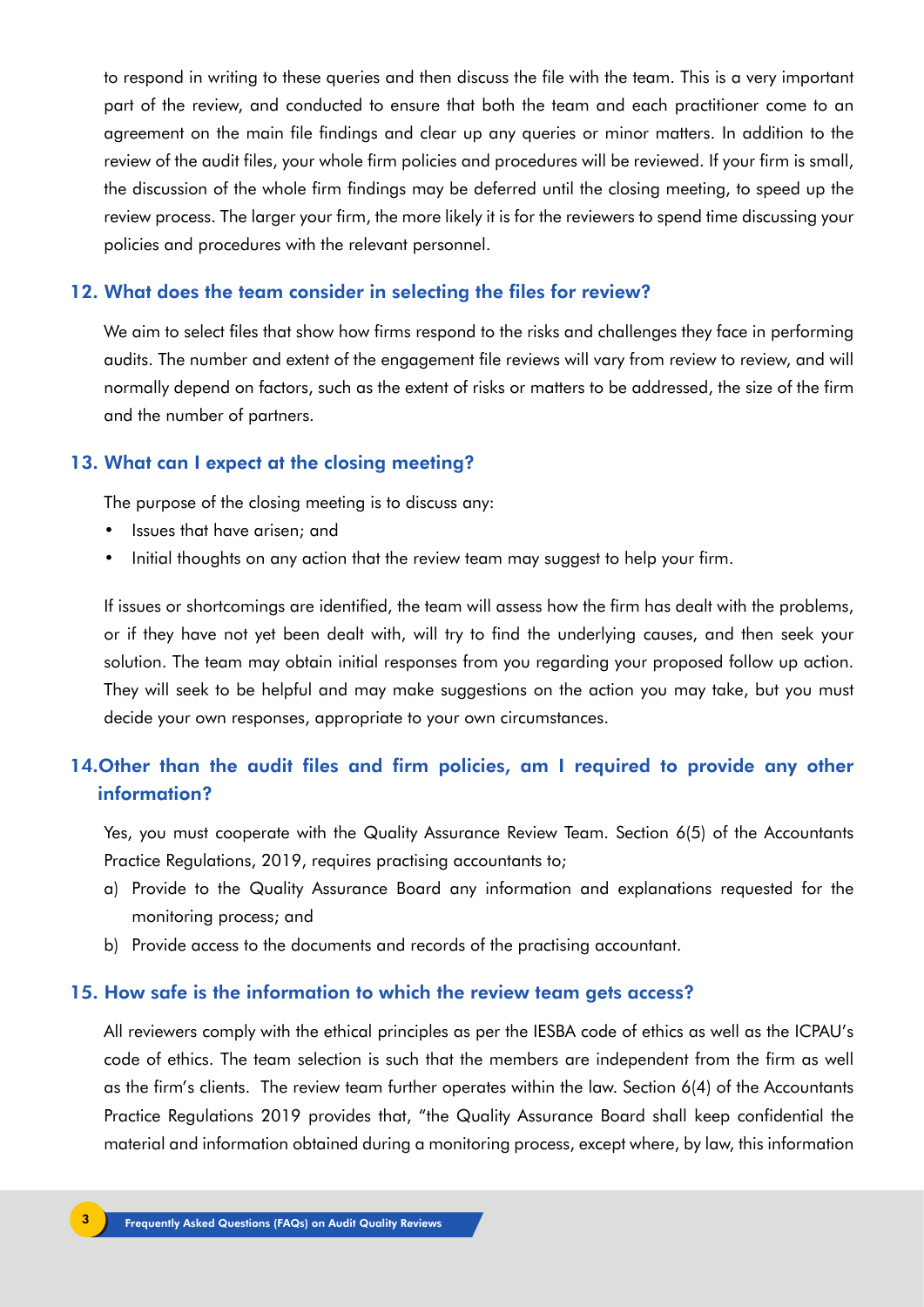is required to be disclosed or where the concerned practising accountant consents to the disclosure". The Quality Assurance Board has out in place measures to protect confidentiality of information and material obtained through the quality assurance programme.

### 16. What do we expect after the review?

Following each completed review, a confidential detailed report is sent to you, pointing out the weaknesses identified and your responses. You are required to provide your planned corrective action within a period of 4 weeks from the date of receipt of the report. If you feel that you require more time, please explain the reasons to the Reviewer and the Review Team Leader may allow you more time to respond. You will also receive a review feedback form. This form has a series of questions about the review process. It allows you to comment on the process and to help the Institute monitor how the process is working.

# 17. How does ICPAU grade audit reviews?

The firm is graded in four (4) classes; 1, 2A, 2B and 3 depending on the outcome of the review.

| <b>Grading</b> | <b>DESCRIPTION</b>                                                                                                                                                                                                                                        |
|----------------|-----------------------------------------------------------------------------------------------------------------------------------------------------------------------------------------------------------------------------------------------------------|
| Class 1        | <b>Satisfactory;</b>                                                                                                                                                                                                                                      |
|                | Compliant with the requirements of ISQM 1, ISQM 2, ISA 220 and the professional code of<br>$\bullet$<br>Ethics;                                                                                                                                           |
|                | No concerns regarding the sufficiency and quality of audit evidence or the appropriateness of<br>$\bullet$<br>significant audit judgments in the areas reviewed;                                                                                          |
|                | Only limited weaknesses in documentation of audit work; and<br>$\bullet$                                                                                                                                                                                  |
|                | Any concerns in other areas are limited in nature (both individually and collectively)<br>$\bullet$                                                                                                                                                       |
| Class 2A       | Generally acceptable but a small number of improvements required;<br>$\bullet$                                                                                                                                                                            |
|                | Generally compliant with the requirements of ISQM 1, ISQM 2, ISA 220 and the professional<br>$\bullet$<br>Code of Ethics;                                                                                                                                 |
|                | Only limited concerns regarding the sufficiency or quality of audit evidence or the appropriateness<br>$\bullet$<br>of significant audit judgments in the areas reviewed;                                                                                 |
|                | Weaknesses in documentation of audit work are restricted to a small number of areas; and/or;<br>$\bullet$                                                                                                                                                 |
|                | Some concerns, assessed as less than significant (individually and collectively), in other areas.<br>$\bullet$                                                                                                                                            |
| Class 2B       | Major improvements required;<br>$\bullet$                                                                                                                                                                                                                 |
|                | Concerns regarding Compliance with the requirements of ISQM1, ISQM 2, ISA 220 and the<br>$\bullet$<br>professional Code of Ethics;                                                                                                                        |
|                | Concerns regarding the sufficiency or quality of audit evidence;<br>$\bullet$                                                                                                                                                                             |
|                | More widespread weaknesses in documentation of audit work; and/or;<br>$\bullet$                                                                                                                                                                           |
|                | Significant concerns in other areas (individually or collectively).<br>$\bullet$                                                                                                                                                                          |
| Class 3        | Significant improvements required;                                                                                                                                                                                                                        |
|                | Significant concerns regarding compliance with the requirements of ISQM 1, ISQM 2, ISA 220<br>$\bullet$<br>and the professional Code of Ethics;                                                                                                           |
|                | Significant concerns regarding the sufficiency or quality of audit evidence or the appropriateness<br>$\bullet$<br>of significant audit judgments in the areas reviewed (not limited to the documentation of the<br>underlying thought processes); and/or |
|                | Very significant concerns in other areas (individually or collectively).<br>$\bullet$                                                                                                                                                                     |